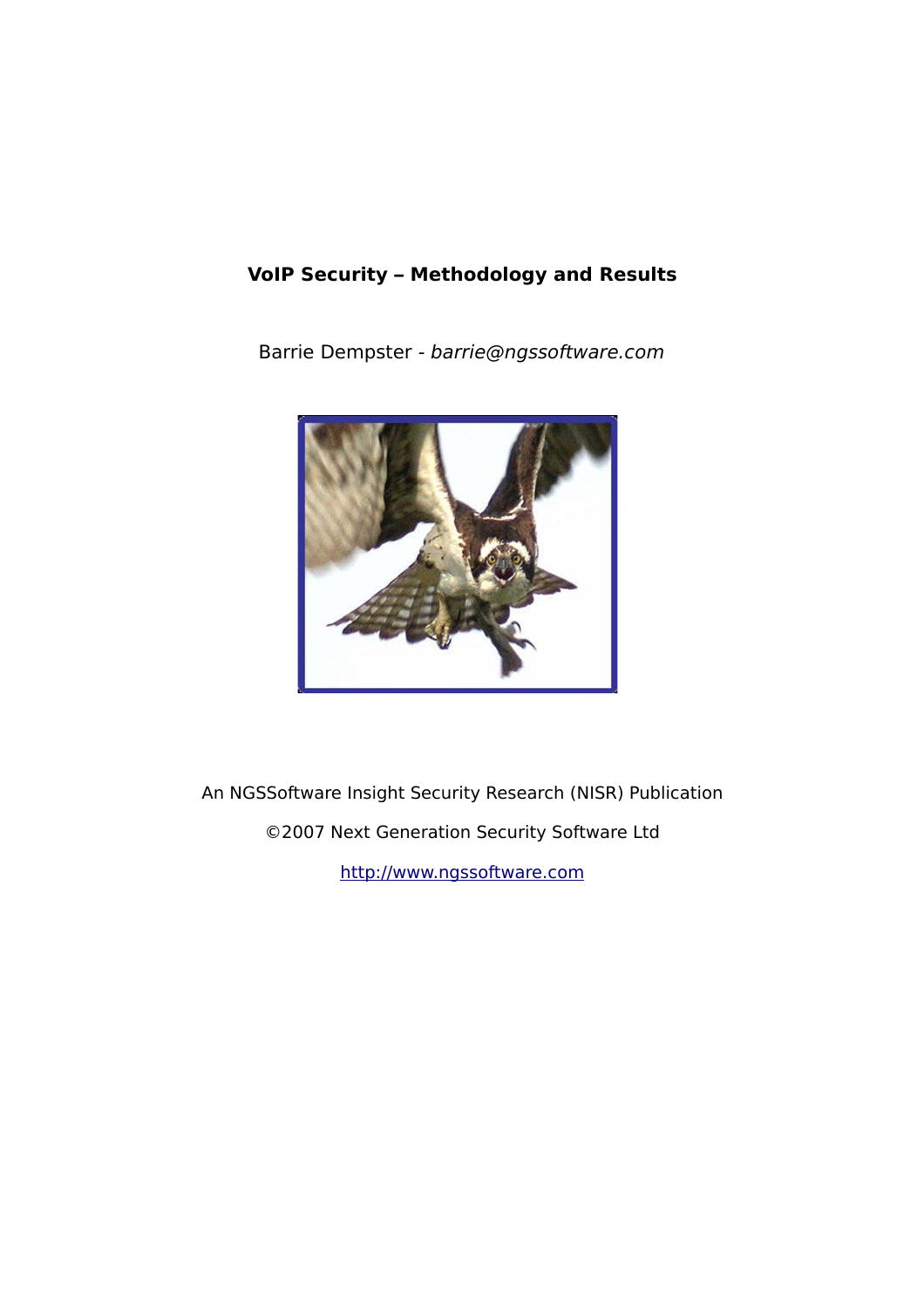## **Abstract**

As VoIP products and services increase in popularity and as the "convergence" buzzword is used as the major selling point, it's time that the impact of such convergence and other VoIP security issues underwent a thorough security review. This presentation will discuss the current issues in VoIP security, explain why the current focus is slightly wrong, then detail how to effectively test the security of VoIP products and services. With examples of real life vulnerabilities found, how to find these vulnerabilities and why many of them shouldn't be there in the first place.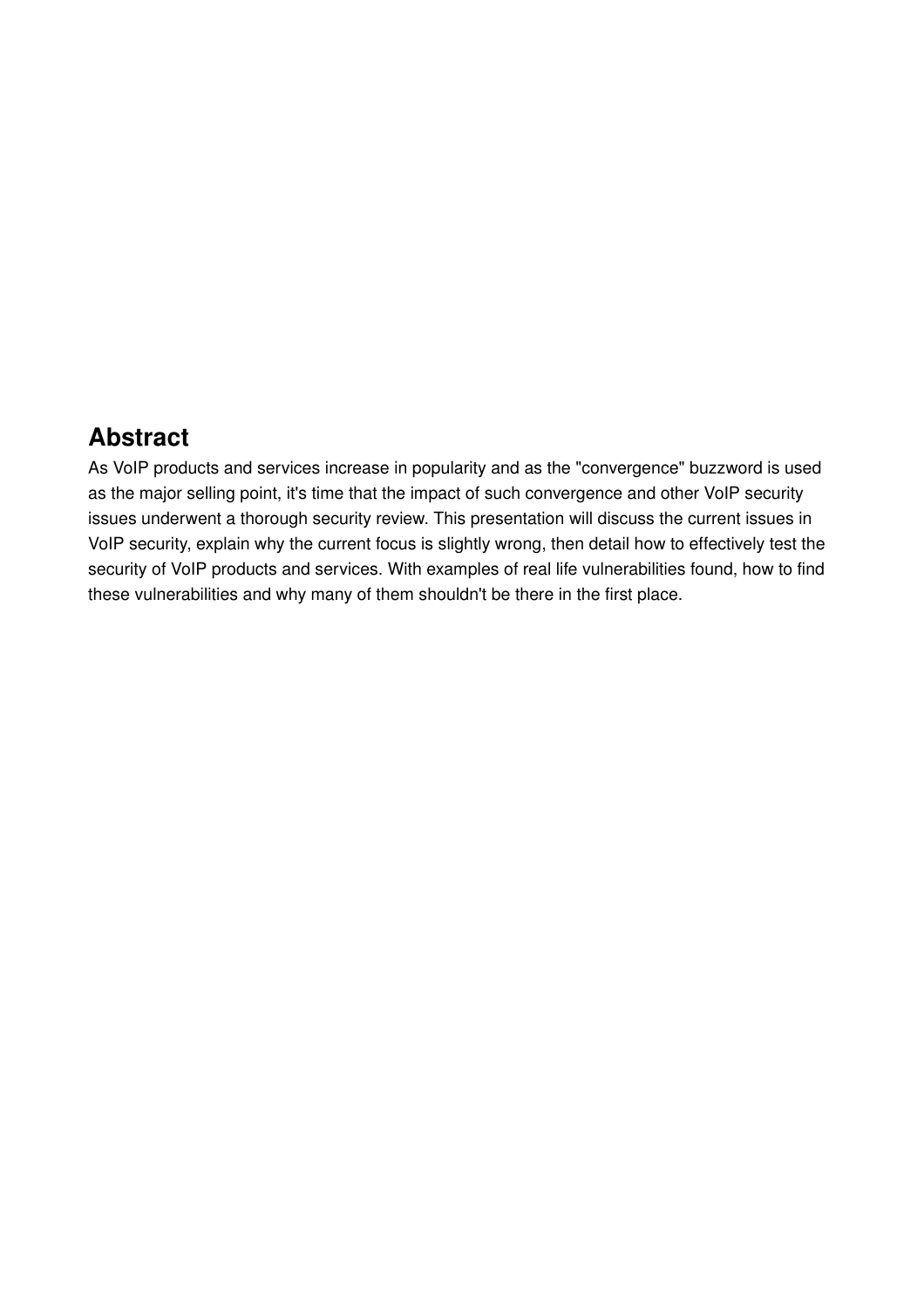# **Table of Contents**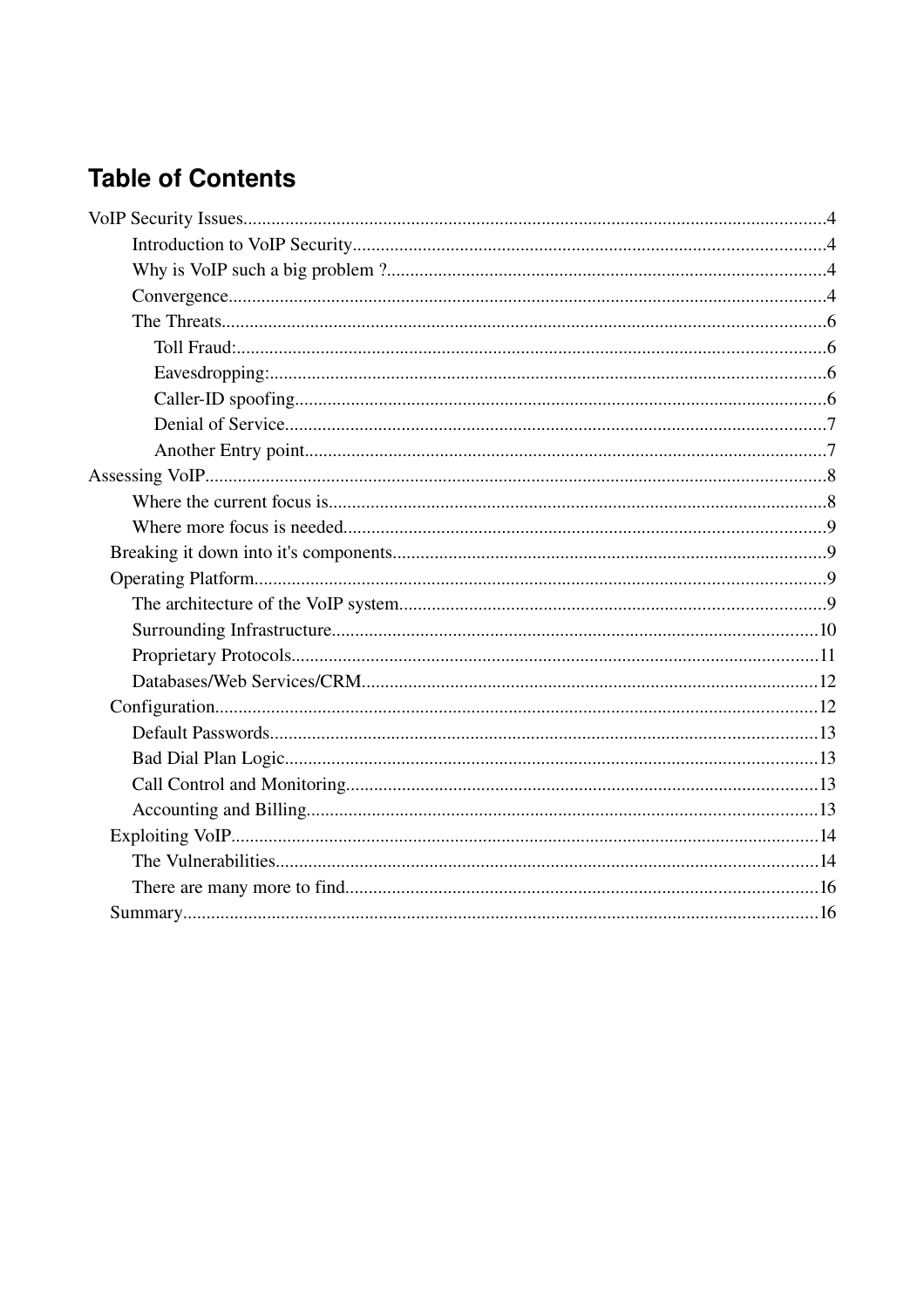# **VoIP Security Issues**

#### *Introduction to VoIP Security*

VoIP has become an integral part of most networks and has brought with it some security issues, these issues however, are not entirely new. In order to effectively secure a network with VoIP, the efforts involved are not significantly different to securing any other suite of protocols. For example, databases have vulnerabilities in their implementation, their configuration and their operating platform. VoIP is no different in this respect, if we take a systematic look at any networks security configuration we can assess and respond to security threats effectively.

VoIP is given extra attention and breeds an element of fear, uncertainty and doubt. Being in a position of fear and uncertainty is rarely warranted with VoIP, it's security issues can be addressed in much the same way as we address other security issues. In this paper we will cover some of the issues relating to VoIP, explain how to direct focus in assessing VoIP products and networks.

#### *Why is VoIP such a big problem ?*

It's not. It's just perceived that way as it is a slightly different problem. For example when looking for vulnerabilities in a Web application server or a database server a certain amount of probing and parsing the output can be effective. You can for example find issues such as SQL injection, cross site scripting, command execution etc... There are a variety of techniques for finding these issues there are relatively few issues that database and web application scanners don't have some method of identifying. With telephony there is a lot of manual verification involved. It's quite likely that a VoIP system that has a clear vulnerability will go unnoticed with current VoIP assessment tools.

It's also an area of the industry where experience in multiple disciplines is generally required. In order to understand a VoIP system there are a number of components to understand. For example, in order to complete an effective VoIP security assessment, knowledge of data networks, voice/telephony networking and an overall security background is required.

#### *Convergence*

#### *big selling point big security risk*

Convergence, VoIPs favourite buzzword. The selling points of convergence have been presented time and time again. However, from a security point of view and even from a stability point of view convergence is bad!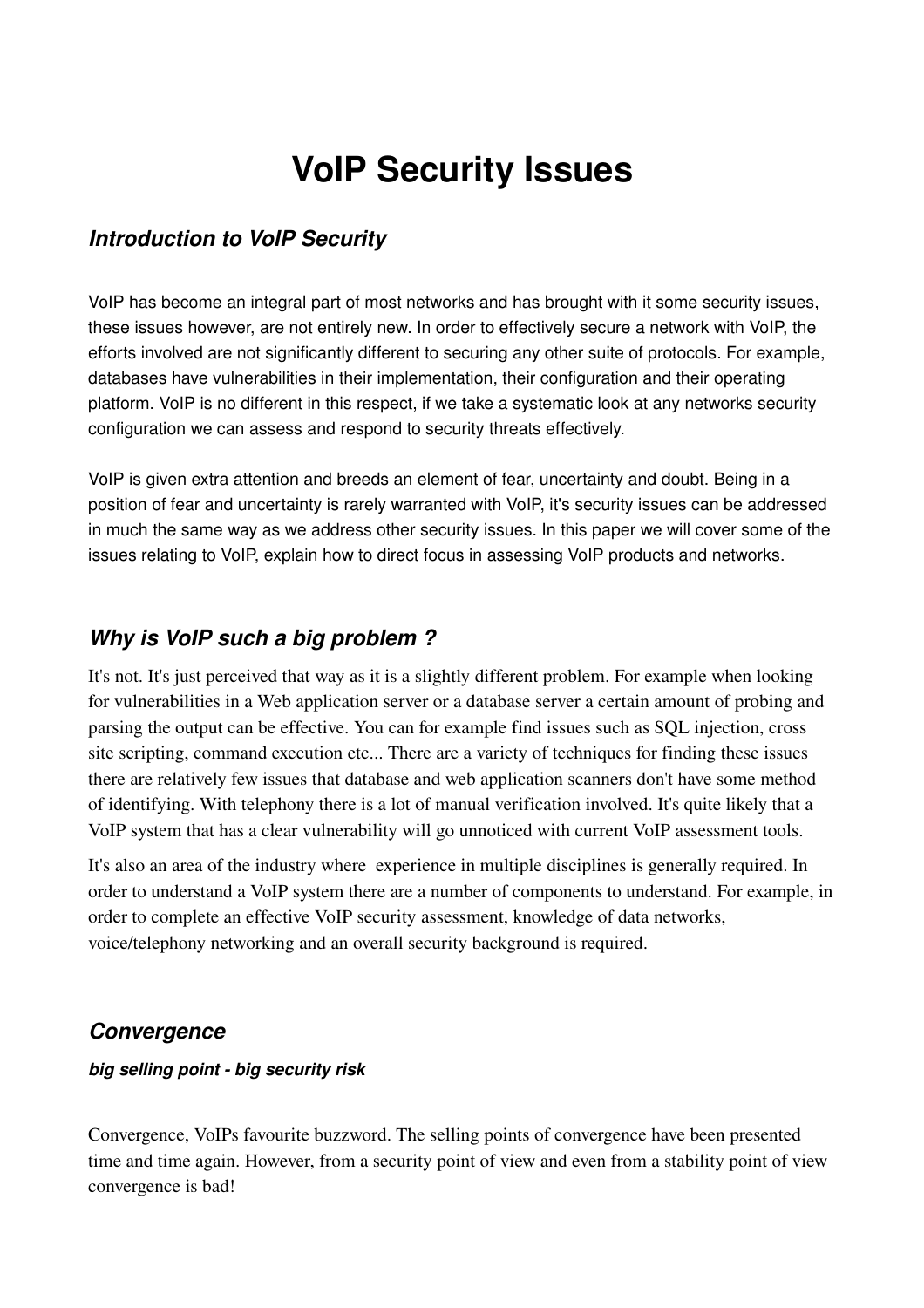From the NIST Security considerations for Voice over IP systems:

"The flexibility of VOIP comes at a price: added complexity in securing voice and data. Because VOIP systems are connected to the data network, and share many of the same hardware and software components, there are more ways for intruders to attack a VOIP system than a conventional voice telephone system or PBX."

When designing a network with security in mind, one of the most common protection mechanisms is to physically and logically segregate the network. For most businesses network stability, service level and security are amongst the most important factors. Converging networks can be bad for each of these. This adds to the perceived complexity of VoIP deployments, where it shouldn't.

Dealing with VoIP within the network is no different with dealing with mail routing, web access and databases. The components have to be setup in a manner that is logically and physically in keeping with the organisations requirements. The simplest way to do this with VoIP is to keep it separate from from data components, configure products appropriately, document and assess regularly. It's the assessment portion that we will cover in this paper, but the point of safe convergence is worth noting.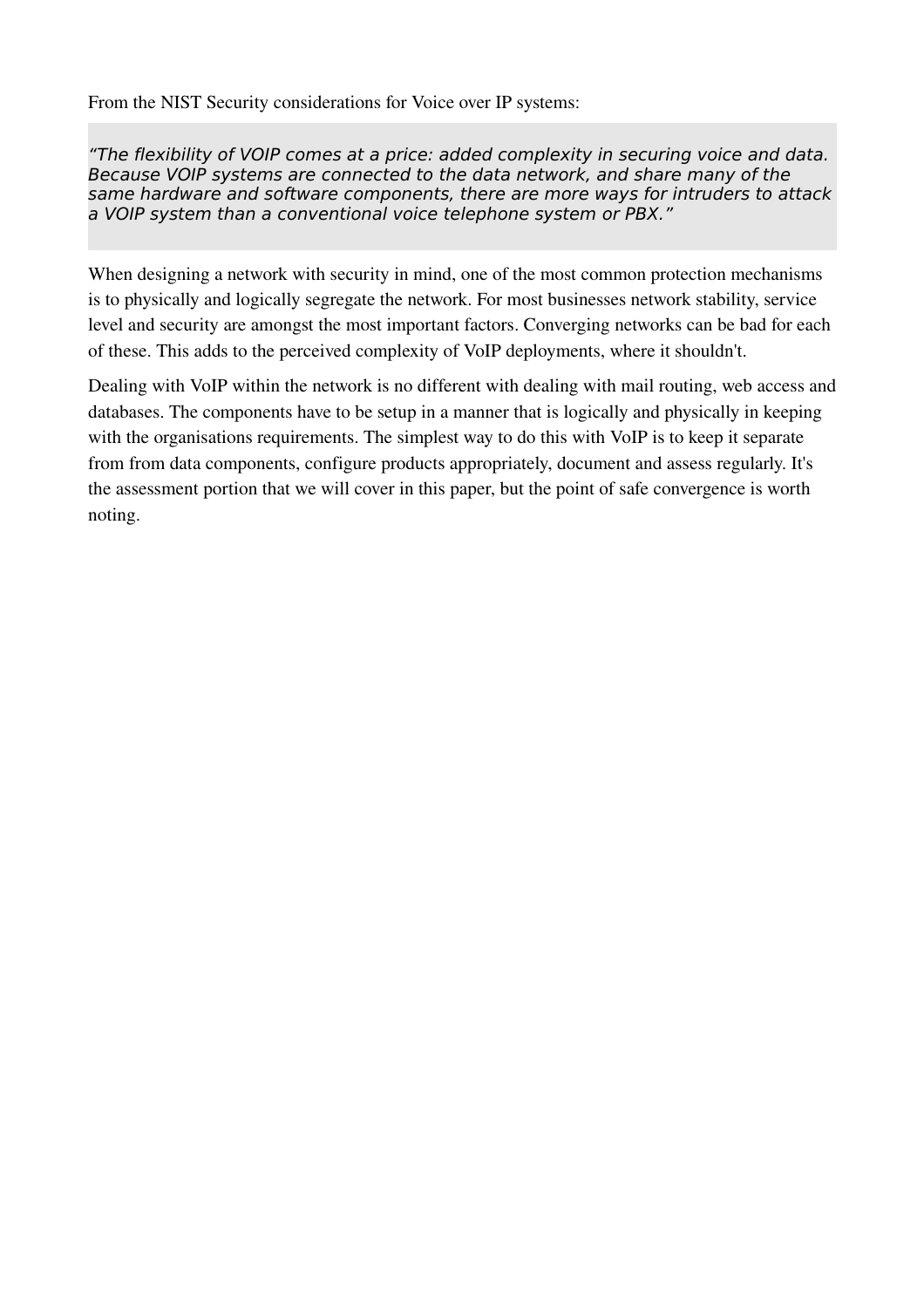#### *The Threats*

#### **Toll Fraud:**

The threat most likely to make the news, is that of toll fraud. A very high dollar value can be placed on toll fraud, the cost of the services used and resource allocation for clean up can add up. It's fairly common for toll fraud to be reported as costing hundreds of thousands or millions of dollars. This threat is often the most important in the eyes of a large organisation. A successful theft of service from a large organisation can go unnoticed for quite sometime, allowing the attacker to rack up a large bill at the organisations expense. However, toll fraud is also quite easy to accomplish, simple configuration problems in a dial plan can allow this and lines left open for test purposes and remote access can be abused by an attacker. These issues are often difficult to identify as it can be quite time consuming and inconvenient to scan for them.

It's very profitable from the point of view of the attacker to commit toll fraud as once the attack is complete there are no real costs involved and the attacker can abuse the services quite rapidly, by reselling them for example.

#### **Eavesdropping:**

Eavesdropping is not limited to VoIP services, it's not even limited to voice it's a general communications problem. It is given a lot of attention when it comes to VoIP for a number of reasons. Firstly, VoIP calls are not encrypted, in general. There are plenty of encryption options from PKI to using add-ons such as zfone, however there is a layer of incompatibility. If you want to communicate with a web server, you're web client could negotiate a TLS/SSL encryption method fairly easily and use an appropriate algorithm. This issue isn't entirely solved when it comes to VoIP. The fragmented nature of VoIP implementations means that encryption is very difficult to implement. There's also no easy solution to ensure end to end encryption, with end points as diverse as traditional telephones, Skype and zfone before we even consider the multitude of other VoIP protocols in use, this isn't a simple problem. Even with the encryption options available not all VoIP providers offer them in an attempt to keep resource usage on their services low.

Another issue that enhances the threat of eavesdropping is the number of peers in the conversation. In order for VoIP to reach it's potential as a useful piece of technology for the user it has to be mobile. This leads to the user requiring VoIP access at locations such as coffee shops, which introduces more peers to the conversation. The security of the VoIP conversation is also dependant on the security of the coffee shop, their ISP and the other peers in between.

#### **Caller-ID spoofing**

There are now so many options for spoofing caller-ID that it has become a fairly easy thing to do,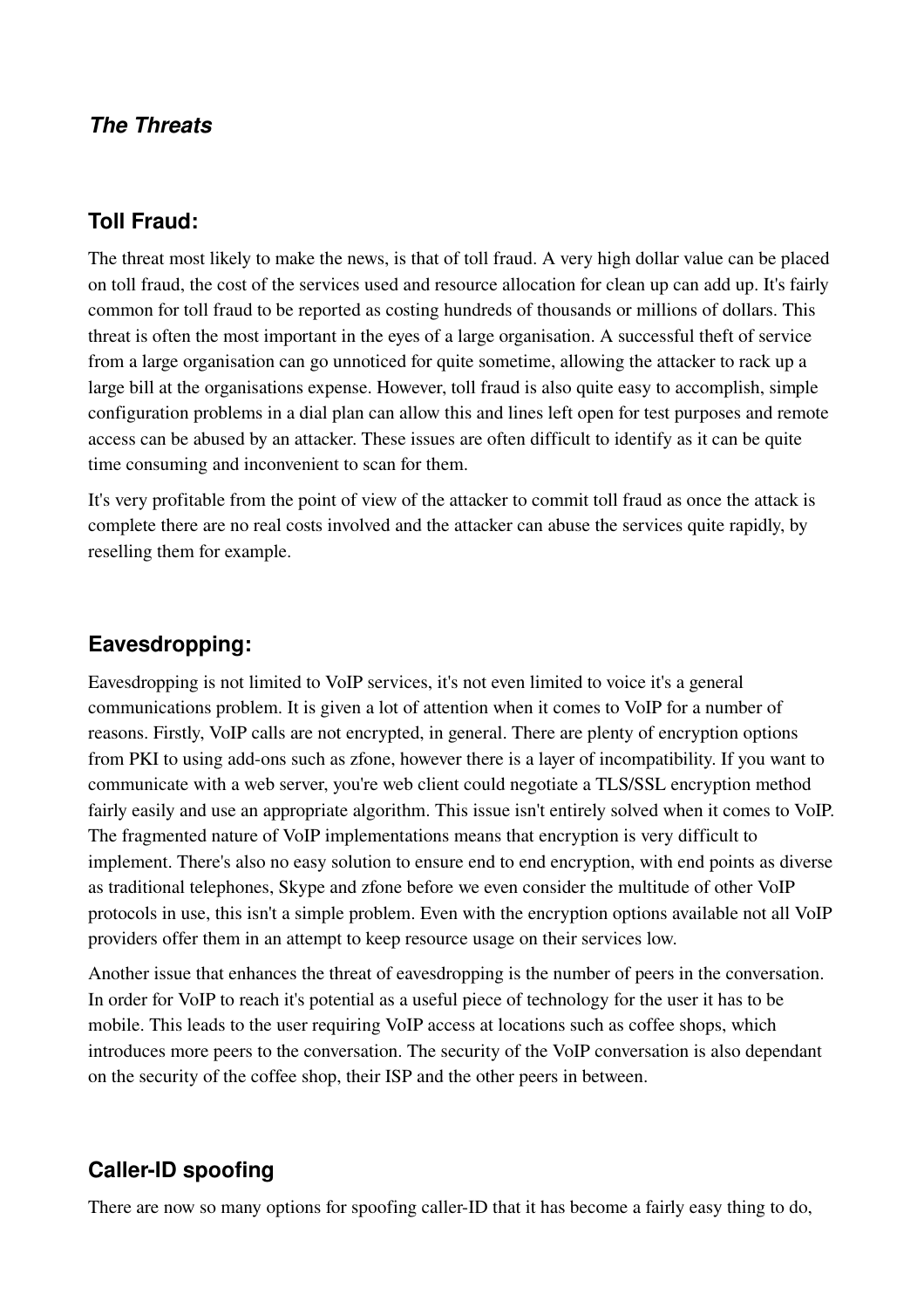you can do it with no technical knowledge as many providers sell this as a service. Like many of the threats related to VoIP this problem was present prior to VoIPs popularity. With VoIP however caller ID spoofing has got a lot easier and a lot more anonymous than it ever was before. Sadly it's still not an issue that the general public are aware of, even though it is now decades old.

### **Denial of Service**

Uptime on telephone networks is generally very high. Telecommunications providers give us a fairly impressive uptime, when compared to ISPs and content providers. When it comes to communications using the telephone we are accustomed to always being able to pick up the phone and get a line. This has meant that VoIP customers have high expectations from their providers and therefore VoIP providers have high expectations when it comes to their infrastructure. The trouble with this, is that, the traffic is using the Internet as it's transport. This can be extremely problematic as it exposes the VoIP infrastructure to all the denial of service issues associated with being Internet connected. It's expensive and can be quite difficult to combat attacks such as distributed denial of services and this can have a knock on effect to the price of VoIP communications, which is already a business with a decreasing profit margin.

This also affects how VoIP is used, as many providers will not allow use of VoIP for calling emergency services.

## **Another Entry point.**

This issue is the one that we will focus on in the next section as we discuss a method for effectively assessing VoIP infrastructure and products for security. This is where VoIP is currently moving as more vulnerabilities are being discovered in VoIP products and as researchers take on VoIP both as a tool and as a target.

So we've heard that the IP network causes problem for VoIP services, but what issues does using VoIP itself bring ?

The foremost issue when it comes to adding VoIP to any infrastructure is it's impact on the infrastructure. When functionality is added to a network it often brings with it extra complexity, which is not always beneficial to the security posture.

Taking even the simplest VoIP deployment of a single server with a few clients. The network has to incorporate :

More services exposed externally – The public face of an organisation needs at the very least, some email contact and a website. Some organisations offer more, but these are arguably the two most common communication methods for an organisation. The threats involved with these are pretty well understood and there are all sorts of vulnerabilities in web servers, web browsers, email servers and email clients. These pieces of software are attacked very often and have all undergone a variety of upgrades and rethinks on features in order to protect them. These minimal services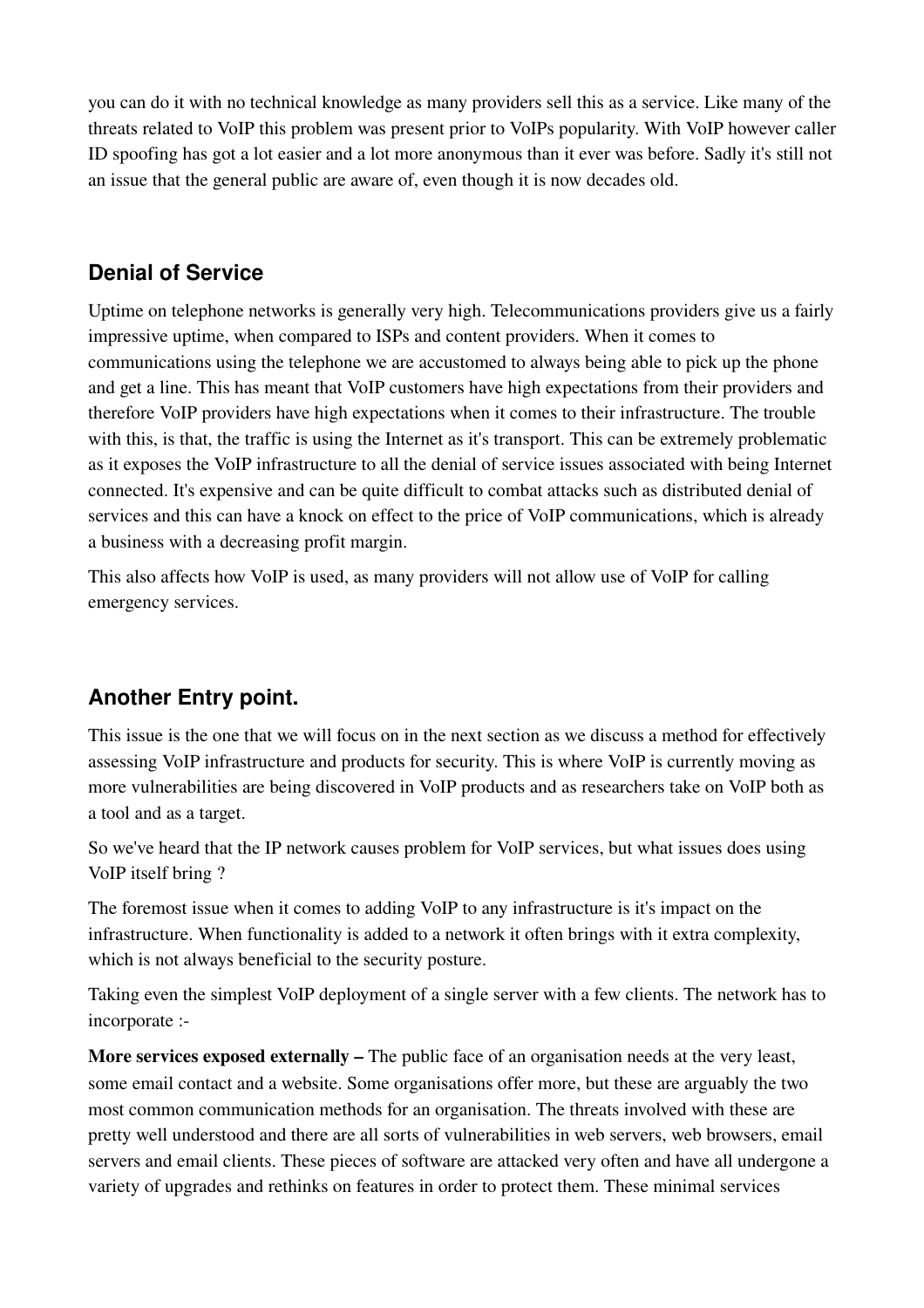provided by most organisations (hosted or otherwise) have historically been a major focus for vulnerability research and as the initial attack vector. The reasoning behind this from the attackers point of view, is that an exploit in popular software will be very valuable. Exposing services such as VoIP along side these increases the administrative overhead and increases the attack surface and as VoIP itself becomes more popular it becomes another target for the attacker to focus on in order to gain the important first step in to the network in order to complete their attack.

More clients in use – Going hand-in-hand with the HTTP and SMTP services, we have the web browsers and email clients, which have evolved to incorporate all sorts of added complexity and these clients became a focus for attackers and were again used as an initial attack vector. VoIP clients are as complicated, sometimes more so, than email clients and there is fierce competition in this market.

This has led to a large number of buggy clients being available which could be quite a risk to an organisation. Many of these clients will fall over with not much more than gentle prodding from the most naïve of fuzzing tools. VoIP vendors could and should learn from the mistakes of the vendors of web/email software, but as it stands they haven't. The push is "features, features, features" with less emphasis on security. This is why we need third party add-ons to help with security.

Complicated and numerous Protocols – Just taking two of the most common protocols (SIP and H.323) we find very complicated, wide in scope RFCs, some of which are not very easy to understand for the software developer. This leads to one of security's biggest enemy, the assumption. When software developers start assuming something will work a certain way, or messages will be sent in a certain order then the scope for vulnerability increases.

# **Assessing VoIP**

#### *Where the current focus is*

The current focus of publicly available VoIP security research and publications focuses quite heavily on the protocols and how they are implemented. In order to address some of the issues we are faced with when it comes to VoIP this has to change. There is a lot more to VoIP security than encryption, which takes much of the focus in this arena just now. The encryption problem isn't universally solved as we have seen, but it is receiving proportionate attention. In order to fully address VoIP security we must also address the other relevant threats.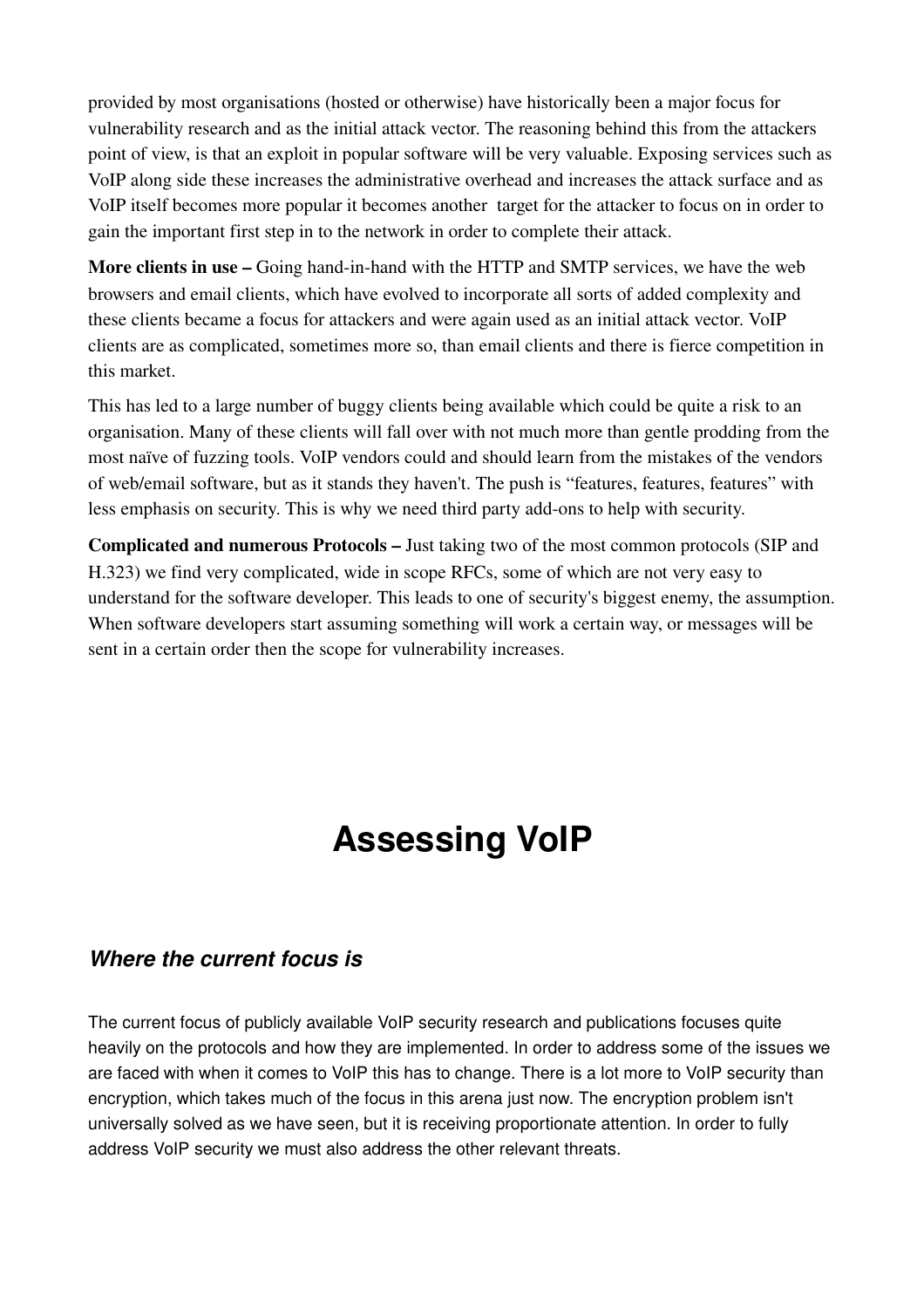#### *Where more focus is needed*

We will focus on the issues that VoIP really does bring to a network and how we can address them. There is also a little bit of focus on identifying vulnerabilities based on software versions, however this is still in it's infancy. Comparing the availability of tools that scan general purpose operating systems, databases and web applications to those that scan VoIP, there is an extreme difference in quantity and quality. In order to properly assess a VoIP network or a VoIP product a well thought out methodology is required. In the next section we will have a look at a way to assess VoIP, allowing us to understand the security posture of the network and remove some of the fear, uncertainty and doubt.

## **Breaking it down into it's components**

VoIP, like any sufficiently complicated service, can be broken down into a number of components. These components can then be assessed fairly easily using established techniques, tools and methods. It is then quite easy to identify where there is a lack of research in a particular area. This presentation is the result of just such an approach and reinforces the point that whilst VoIP is not a trivial problem, it's far from the headache it is perceived as. When looking at a VoIP deployment and assessing it's security posture, we can identify clear key areas and decide upon the best approach for these. We will look at each component and discuss techniques for assessment.

## **Operating Platform**

The definition we will be using for "Operating Platform" is the surrounding infrastructure relating to the VoIP system and the VoIP system itself. For example VoIP services will have a reliance on other networking components such as switches, routers, basic TCP/IP services such as DNS, DHCP and so on. We can look at these as separate issues, but since our VoIP network will be segregated for security purposes, as will it's infrastructure. Therefore, we must address the infrastructure as part of a VoIP assessment, while treating it as a sub-component of the network.

What exactly does our VoIP system run on ?

This is information which would come from general footprinting of a network. In any assessment there will generally be a footprinting stage, this isn't very specialised when it comes to VoIP and standard tools can be used. There are also a few VoIP specific tools, which are out of scope for this paper.

Once we have identified what sort of VoIP setup we have then we can look further at the details and what's involved.

#### *The architecture of the VoIP system*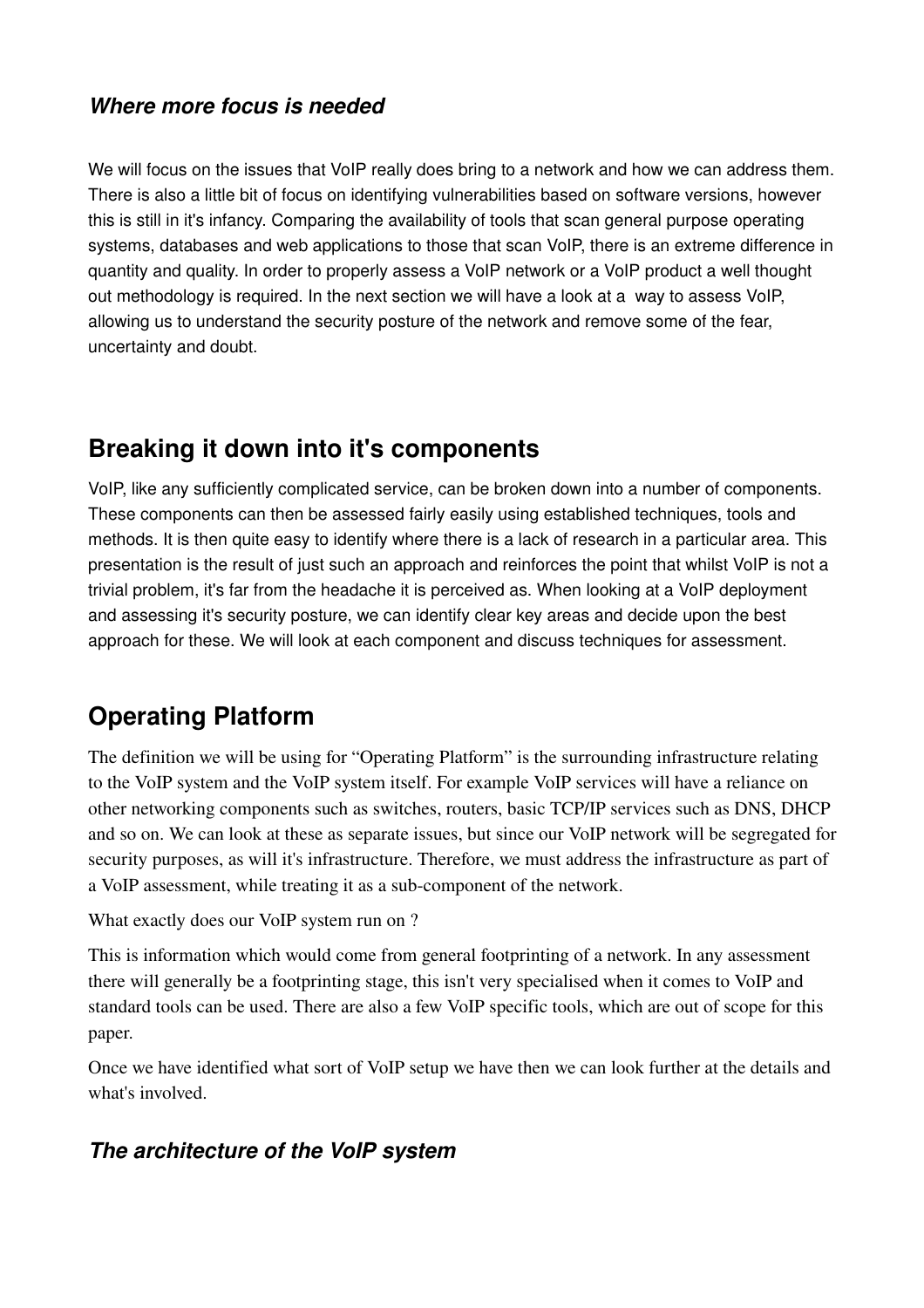Generally, VoIP services are provided by a dedicated device or a piece of software running on a general purpose OS.

In the case of the general purpose OS our approach is fairly simple, we assess it as we would during any infrastructure assessment. So if it's a Windows host we consider configuration of shares and patch levels. Following our standard procedures for identifying services, additional applications etc.. It's at this point we will identify any VoIP services present and prepare to work on these later.

The dedicated devices get a bit more interesting and they bring up my first point about focusing VoIP research. What we find with these devices is that they are based on an architecture that has expanded from traditional telephony systems to incorporate VoIP functionality. Taking a Siemens Hicom system as an example, the PBX would be a traditional PBX until a VoIP telephony card is added and it becomes VoIP enabled.

With these devices there are a number of issues to be covered and a number of access points. They can be assessed much like a traditional OS, however a vulnerability scanner for these OS's is unlikely to pick up many vulnerabilities, firstly as few have been reported and secondly because the signatures just aren't there for these devices. This is the first area that has been neglected with VoIP security research up until now. To address this, security research could be more focused on finding vulnerabilities in these systems.

Previous VoIP security discussion and presentation has quite neglected this area and there are a number of good reasons. It's difficult and expensive to test these systems as you can't just download the software and install it, you're going to need the hardware and a good understanding of how it's configured within an organisation.

There is now a fair bit of competition in this market, so the price has fallen and the barrier to buying equipment for research purposes has lowered. There is also an increased understanding, in general, amongst those with an interest in organisational security, when it comes to VoIP telephony and it's integration into a network.

The current state of VoIP revolves around protocol implementations, encryption and standards. The future however is going to (or at least should!) involve more focus on the architecture itself with vulnerabilities being identified in VoIP products. This focus is slowly shifting and we are seeing research on VoIP products come through as they mature. We will look at VoIP vulnerabilities found in a particular product later and see how these relate to other aspects of network security.

### *Surrounding Infrastructure*

VoIP assessments should be accompanied by a thorough infrastructure security assessment. It's essential when auditing VoIP that we also look at the infrastructure that supports the VoIP deployment. If the VoIP network is separated from the data network, then a lot of it's infrastructure will be separated. In this configuration it's important to keep in mind that whilst the infrastructure assessment doesn't differ much from infrastructure to support other services, we still have to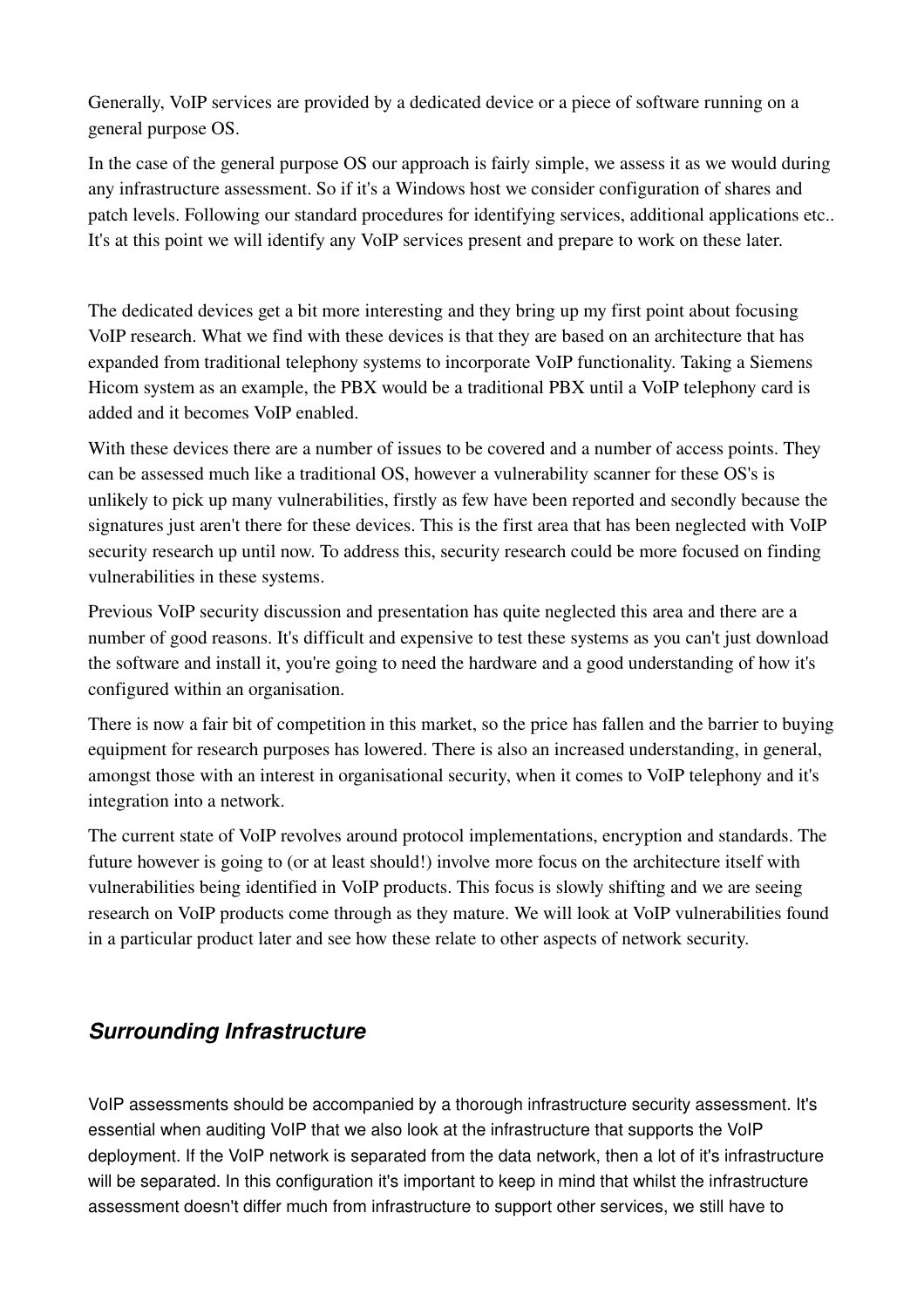carefully examine it with VoIP in mind.

There are a number of support protocols and services for VoIP deployments, these include

- TCP/UDP/IP
- DNS
- TFTP
- HTTP
- DHCP
- STUN
- SDP
- SNMP
- etc....

There is a variety of different ways these protocols are used and they can be used and abused within the network. When analysing the infrastructure supporting VoIP we will come across these protocols and this is why a VoIP assessment must allow scope for assessing related infrastructure. The best example I can give for this is remote access. VoIP systems have remote access from a few different angles, most commonly dial-in and over another Internet connection. If this is configured incorrectly, it could mean that a compromise of a VoIP PBX over a dialin connection would lead an attacker in to the core of the internal network. It's very common to have a frontend/back-end configuration with web/database/email servers but less common when it comes to telephony implementations. When it comes to security, partitioning the infrastructure like this, makes it much easier to control access and security boundaries. This approach has been adopted by those designing networks, quite fully, but telephony systems are neglected all too often.

A solution to this problem is to bring telephony systems in-line with an organisations current security requirements and ensure that they apply the same logic to all entry points.

#### *Proprietary Protocols*

Although we have some extensive research going on when it comes to SIP and H.323 there is very little attention being paid to the other lesser known protocols involved. Many of the VoIP vendors have protocols in use with their software and hardware. Examples being Nortel's UNISTIM and Mitels MiNet among others.

Protocols other than SIP or H.323 are often seen as the fringe protocols with no notoriety attached to them, therefore unimportant. However not paying attention to the other protocols and their implementations seriously hinders a security assessment. When assessing VoIP infrastructure and coming across these protocols there is little in the way of tools and previously identified vulnerabilities – this does not mean these vulnerabilities don't exist, it means researchers are not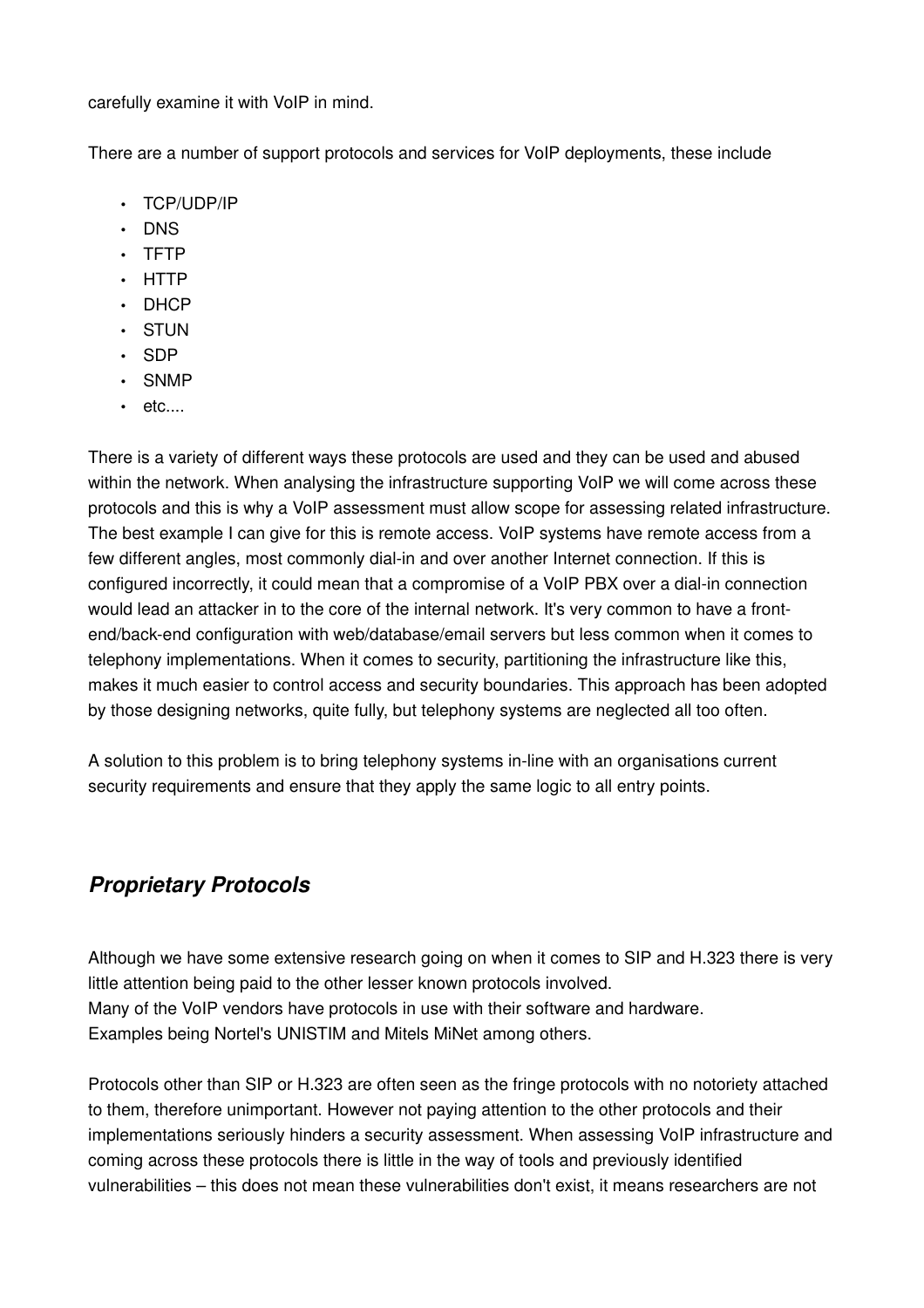currently paying attention to them and specific tools such as fuzzers aren't publicly available.

The VOIPSA threat taxonomy which exists to give details of the threats to look out for in a VoIP network, ignores many of the proprietary protocols, yet does include protocols such as HTTP. While VoIP systems do have a reliance on standard protocols such as HTTP, there is also a need to mention, link to and advise on the other protocols involved and how to deal with them in such a taxonomy.

#### *Databases/Web Services/CRM*

A VoIP system will often rely on a database for storage of configuration and calling information. There are also web interfaces for managing the VoIP software or for end user access. Call centres will often have a web based customer contact system which performs functions such as "screen popping" of customer details for incoming and outgoing calls. These additional applications which are installed to support the VoIP infrastructure also require attention during an assessment. Where a client has considered scope for assessing the VoIP application they often neglect the back end systems supporting the application. These applications will often have a number of vulnerabilities.

## **Configuration**

Current documentation and discussion on VoIP security, as we have discussed, focuses on protocols. However one of the most important aspects of a secure telephony system, VoIP or otherwise, is a robust configuration. There is little point in having a well segregated, well protected network infrastructure if with the touch of a few buttons an attacker can make international calls at the expense of the organisation.

When it comes to auditing the configuration of a VoIP system it's not often feasible to exclusively use war diallers and scanning software. The most effective way to assess the configuration is to look directly at the configuration. By this we mean, viewing the configuration files/database directly. Most VoIP systems have a feature allowing you to download and view the configuration. At this point a detailed understanding of the particular VoIP equipment is required. This configuration should also be compared to any written policy on telephony use, so that policies such as "call centre agents aren't allowed to make outgoing calls" can be checked. An automated scanner will not pick up this information as it won't be aware of the relationship between extensions, users and what they should or should not be allowed to do.

An effective technique for analysing the configuration is to draw out the relationships between the objects in the dial plan. This helps visualise the relationships within the system and quite often will help identify some basic vulnerable configurations, especially if the vulnerability appears due to multiple levels in a hierarchy.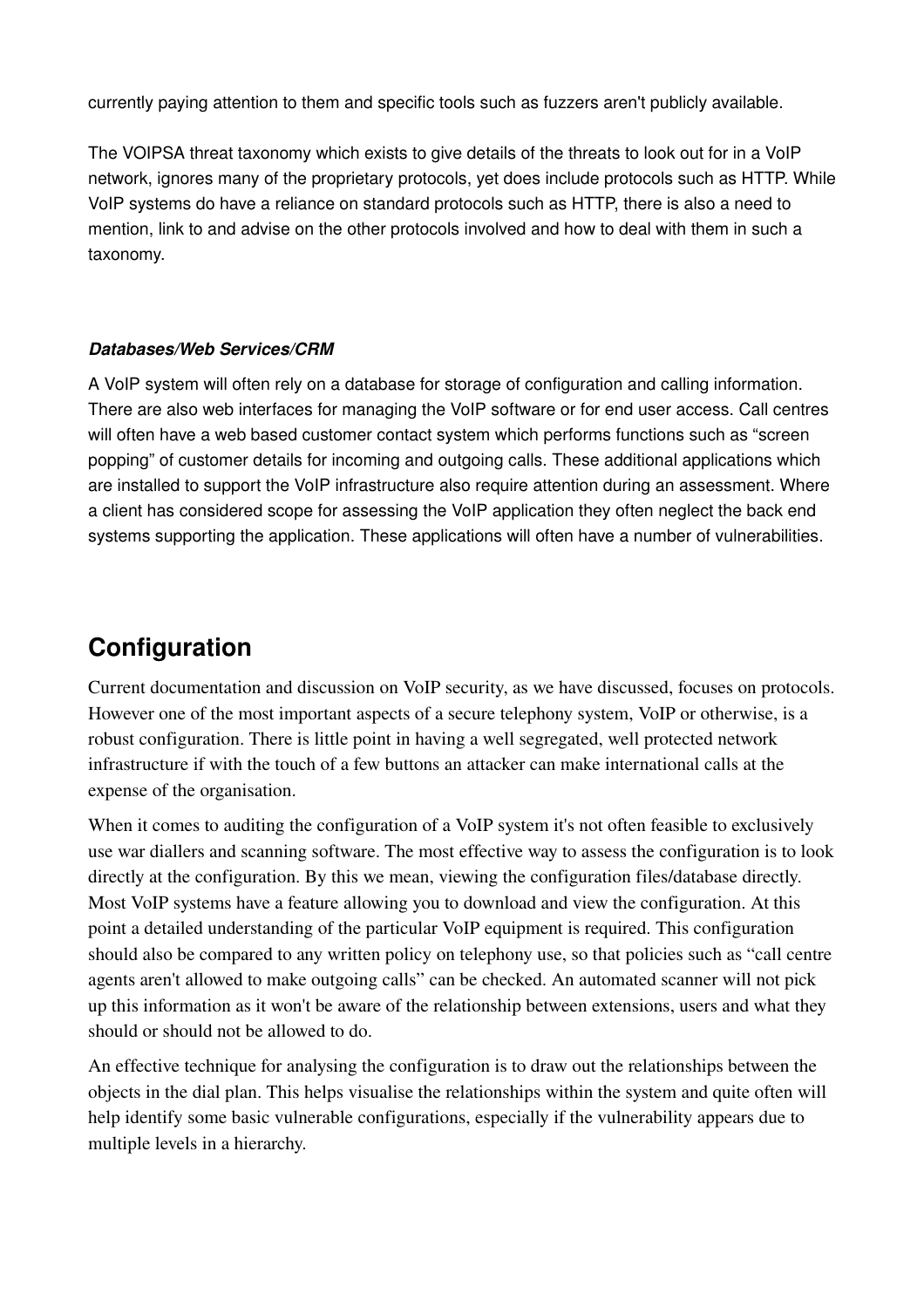### *Default Passwords*

Are we still banging on about default passwords in 2007? Yes, sadly we are. Telephony systems are the worst offenders when it comes to this issue. Of the telephony systems I've used and assessed around 50% of them have a default password issue when it comes to the management interfaces and if we include default and easily guessable passwords on voicemail this figure is near to 100%. Administrators and users of telephony systems just do not want to use complex passwords.

## *Bad Dial Plan Logic*

This issue has to be addressed differently based on the specific system. Generally the more options a PBX has for controlling dialling logic, the more issues there are to find. This is also the area where a diagram of the configuration comes in handy. Configuration issues and breaches of policy can be seen quite easily. Eg.. Inbound Agent is a member of Agents group, Agents group is a member of Inbound and Outbound callers, but Inbound Agent isn't supposed to be allowed to make outbound calls. This example, contrived as it may seem, is actually quite common.

## *Call Control and Monitoring*

There are a number of different issues to identify when it comes to call control and monitoring. Call forwarding is an ongoing issue in telephony.

Can users forward an incoming call to an outside line?

What happens if a user asks to be forwarded to extension 011/00 (International dialling digits) Can the system be brought down with call forwarding loops?

Call monitoring, which should only be accessible on privileged lines or to privileged users can be configured incorrectly allow all users access to the feature or even external callers if they hit the right key combination!

## *Accounting and Billing*

Alongside a PBX there are also commonly accounting and billing systems which are most often web based with a database back end These add more databases and web servers to the infrastructure. The nature of the accounting and billing system means that they are accessed by systems and users who may not be direct users of the PBX itself. This means that these systems can't be entirely separated from the rest of the infrastructure and can be a cross over point between the infrastructure supporting the PBX and the rest of the internal network.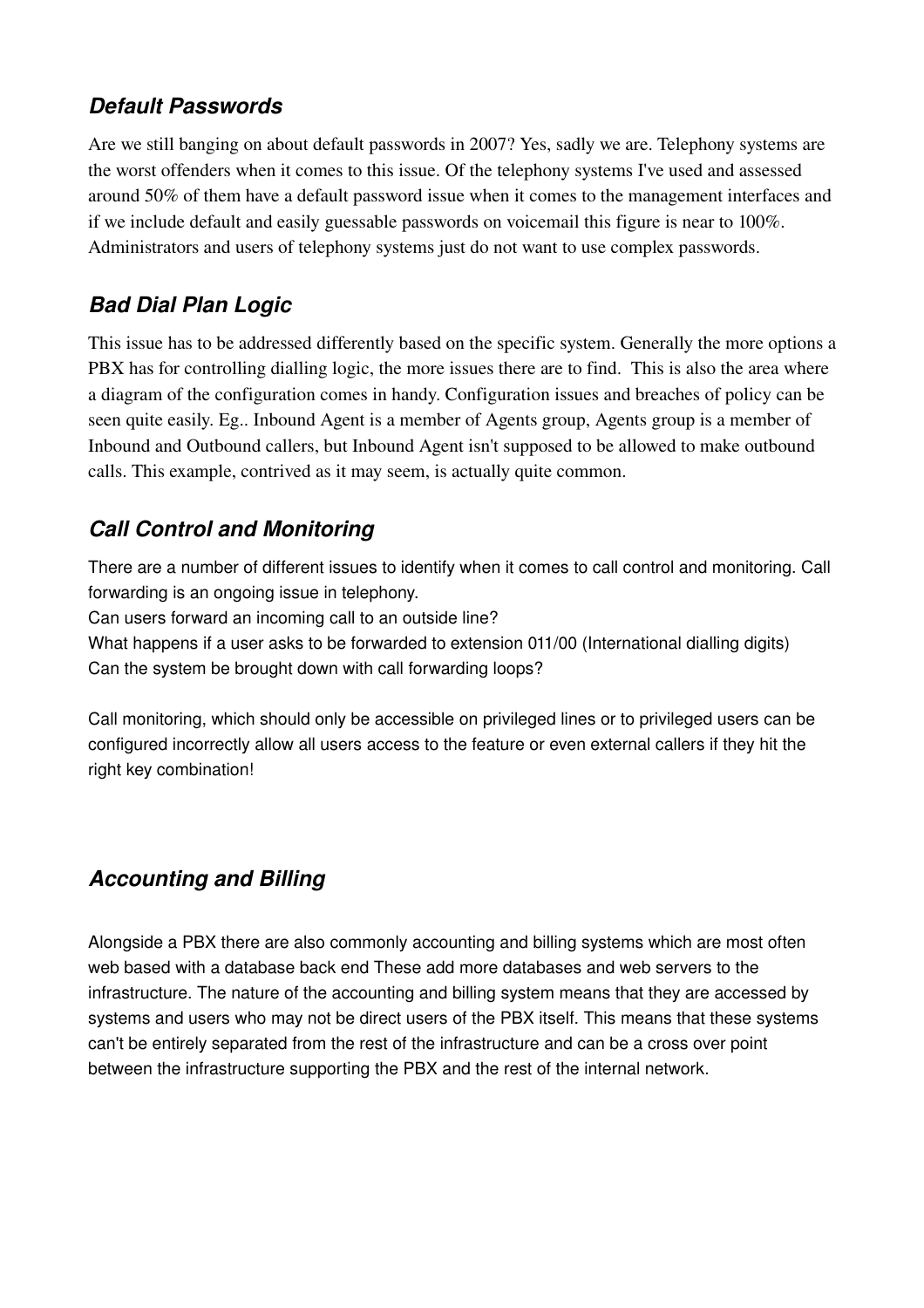# **Exploiting VoIP**

The VOIPSA threat taxonomy details numerous threats to VoIP, from the relatively mundane denial of service attack, to physical intrusion and extortion! Neglecting to mention the simplest and most likely threat presented to an organisation with their VoIP infrastructure

It's another entry point in to the data network. This is an extremely important aspect is not only worth mentioning in the threat taxonomy but worth covering in extreme detail. So if we take a look at what the VoIP service brings to our network.

Looking at Asterisk as an example of a VoIP PBX and the vulnerabilities that it has we see the following vulnerabilities.

## *The Vulnerabilities*

#### *Source Open Source Vulnerability Database (http://www.osvdb.org)*

Denial of Service vulnerabilities

- Asterisk SIP Channel Driver (chan sip) SIP Malformed UDP Packet DoS
- Asterisk Manager Interface Passwordless User MD5 Authentication DoS
- Asterisk Malformed SIP INVITE Request DoS
- Asterisk Crafted SIP Response Code handle response Function DoS
- Asterisk Malformed SIP Register Packet Remote DoS
- Asterisk SIP Channel Driver Unspecified Remote DoS
- Asterisk IAX2 Call Request Flood Remote DoS
- Asterisk chan\_iax2 IAX2 Channel Driver Unspecified DoS

Code execution vulnerabilities

- Asterisk T.38 SDP Parser chan\_sip.c process\_sdp Function Overflows
- Asterisk pbx/pbx\_ael.c Extension Language (AEL) Generation Weakness Arbitrary Extension Execution
- Asterisk Skinny Channel Driver get input Function Remote Overflow
- Asterisk MGCP Malformed AUEP Response Handling Remote Overflow
- Asterisk Record() Application Remote Format String
- Asterisk JPEG Image Processing Overflow
- Asterisk Manager CLI Command Overflow

These vulnerabilities are almost exclusively within the protocol implementations of Asterisk and it;s very obvious that SIP has received a lot of attention by researchers. A number of vulnerabilities have been found through a combination of fuzzing and source code analysis.

This highlights the importance of analyzing the implementations of the protocols and checking the PBX software for common vulnerability classes. It's worth noting here the number of simple overflow type vulnerabilities found in Asterisk. This shows that these well known vulnerability classes are still present in modern day PBX systems and that VoIP vendors have not learnt from the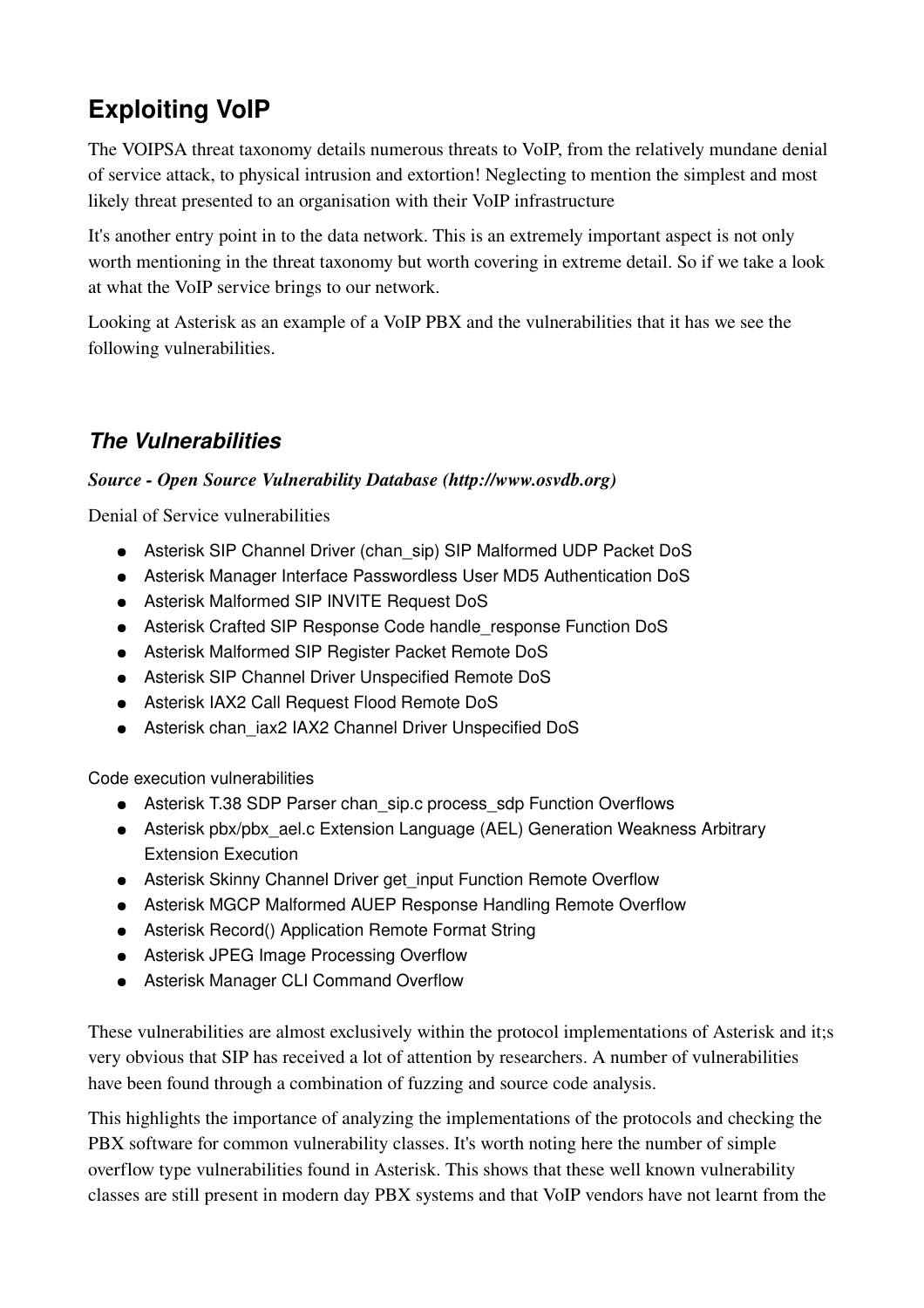mistakes of other vendors.

Using the recent chan sip overflows as an example:

Two closely related stack based buffer overflows exist in the SIP/SDP handler of Asterisk, the vulnerabilities are very similar but exist as two separate unsafe function calls. The T38FaxRateManagement and T38FaxUdpEC SDP parameters can be exploited remotely leading to arbitrary code execution without authentication. In order for these overflows to occur, t38 fax over SIP must be enabled in sip.conf. Examples of SIP INVITE packets are shown below, however these vulnerabilities can be triggered with a number of different SIP messages affecting calls received by Asterisk, or in response to calls made by Asterisk. Remote Unauthenticated stack overflow in Asterisk SIP/SDP T38FaxRateManagement parameter

A remote unauthenticated stack overflow exists in the SIP/SDP handler of Asterisk. By sending a SIP packet with SDP data which includes an overly long T38 parameter it is possible to overflow a stack based buffer and execute arbitrary code.

The process sdp function of chan sip.c in Asterisk contains the following vulnerable call to sscanf.

```
else if ((sscanf(a, "T38FaxRateManagement:%s", s) == 1)) {
found = 1;
if (option_debug > 2)
ast_log(LOG_DEBUG, "RateMangement: %s\n", s);
if (!strcasecmp(s, "localTCF"))
peert38capability |= T38FAX_RATE_MANAGEMENT_LOCAL_TCF;
else if (!strcasecmp(s, "transferredTCF"))
peert38capability |= T38FAX_RATE_MANAGEMENT_TRANSFERED_TCF;
```
and...

```
else if ((sscanf(a, "T38FaxUdpEC:%s", s) == 1)) {
found = 1;
if (option_debug > 2)
ast_log(LOG_DEBUG, "UDP EC: %s\n", s);
if (!strcasecmp(s, "t38UDPRedundancy")) {
peert38capability |= T38FAX_UDP_EC_REDUNDANCY;
ast_udptl_set_error_correction_scheme(p>udptl,
UDPTL_ERROR_CORRECTION_REDUNDANCY);
```
This shows a classic buffer overflow in possibly it's simplest form. This vulnerability was only recently disclosed! Even though multiple vulnerabilities have been discovered in Asterisk over the past few years, this simple bug persisted for a few years without being identified. these have been identified and publicly exposed.